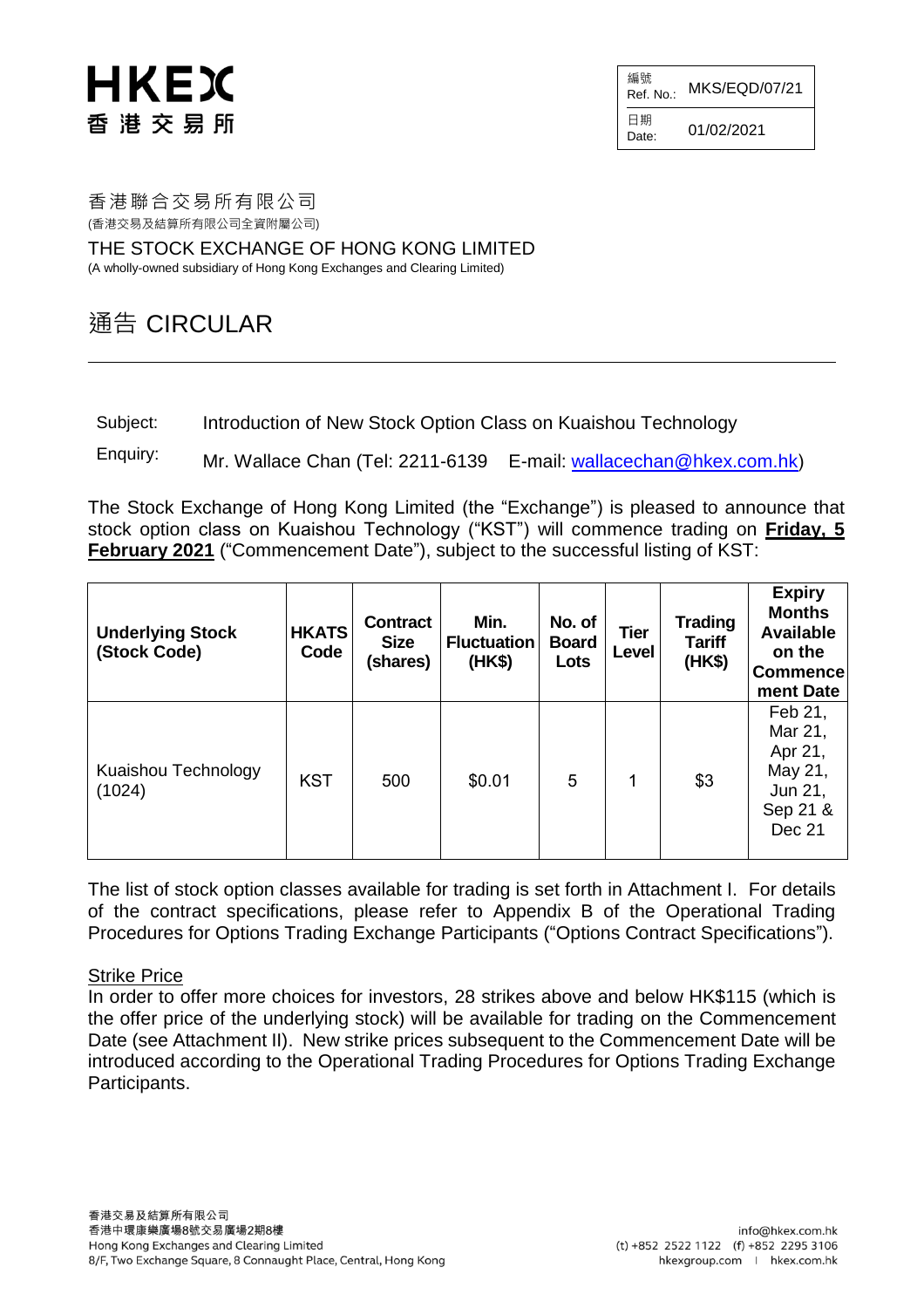#### Position Limit

The position limit for KST options contracts will be 50,000 open contracts in any one market direction for all expiry months combined.

#### Market Making

The Exchange is currently inviting applications for market maker permits. Interested parties should contact Mr. David Lutz [\(DavidLutz@hkex.com.hk\)](mailto:DavidLutz@hkex.com.hk) and Ms. Emily Huang [\(EmilyHuang@hkex.com.hk](mailto:EmilyHuang@HKEX.COM.HK)) for details.

During the first two weeks (i.e. between 5 February 2021 and 18 February 2021, both days inclusive), the market making obligations in terms of the maximum bid / ask spread will be two times of the original obligation.

#### Pre-launch Arrangements

The following pre-launch arrangements will be implemented on **Thursday, 4 February 2021** (i.e. one business day before the Commencement Date):

- a. option series of the new stock option class will be displayed, but not tradable; and
- b. the risk parameter files ("RPF"), clearing and open interest reports on new stock option class will be generated.

The purpose of the generation of RPF one business day before the Commencement Date is to assist Participants in estimating the margin requirements for the new stock option class trading on the Commencement Date.

Please note that the margin requirements estimated using the RPF available after the settlement process on the business day before the Commencement Date may not be the same as the actual amounts required on the Commencement Date. HKEX and its subsidiaries accept no liability whatsoever for any loss or damage arising from or in connection with the use of the information contained in such RPF. Participants who wish to use the above-mentioned RPF are reminded to update the PC-SPAN Organisation Master File. For details, please refer to the relevant Clearing House circular to be issued in due course.

#### Trading Information

The access codes of information vendors will be posted on the HKEX website in due course.

#### Inform Staff and Clients

Please notify all interested clients about the introduction of new stock options and **pay attention that the contract size will be in multiple board lots of the underlying stock.** Please ensure that your back office systems are ready for a smooth operation. In addition, all your staff should be fully aware of the above and should exercise caution when dealing with new stock option contract and when advising your clients.

Investors should also be aware that some stock options have market makers signed up while others do not. Availability of market makers, depending on their sign-up, may also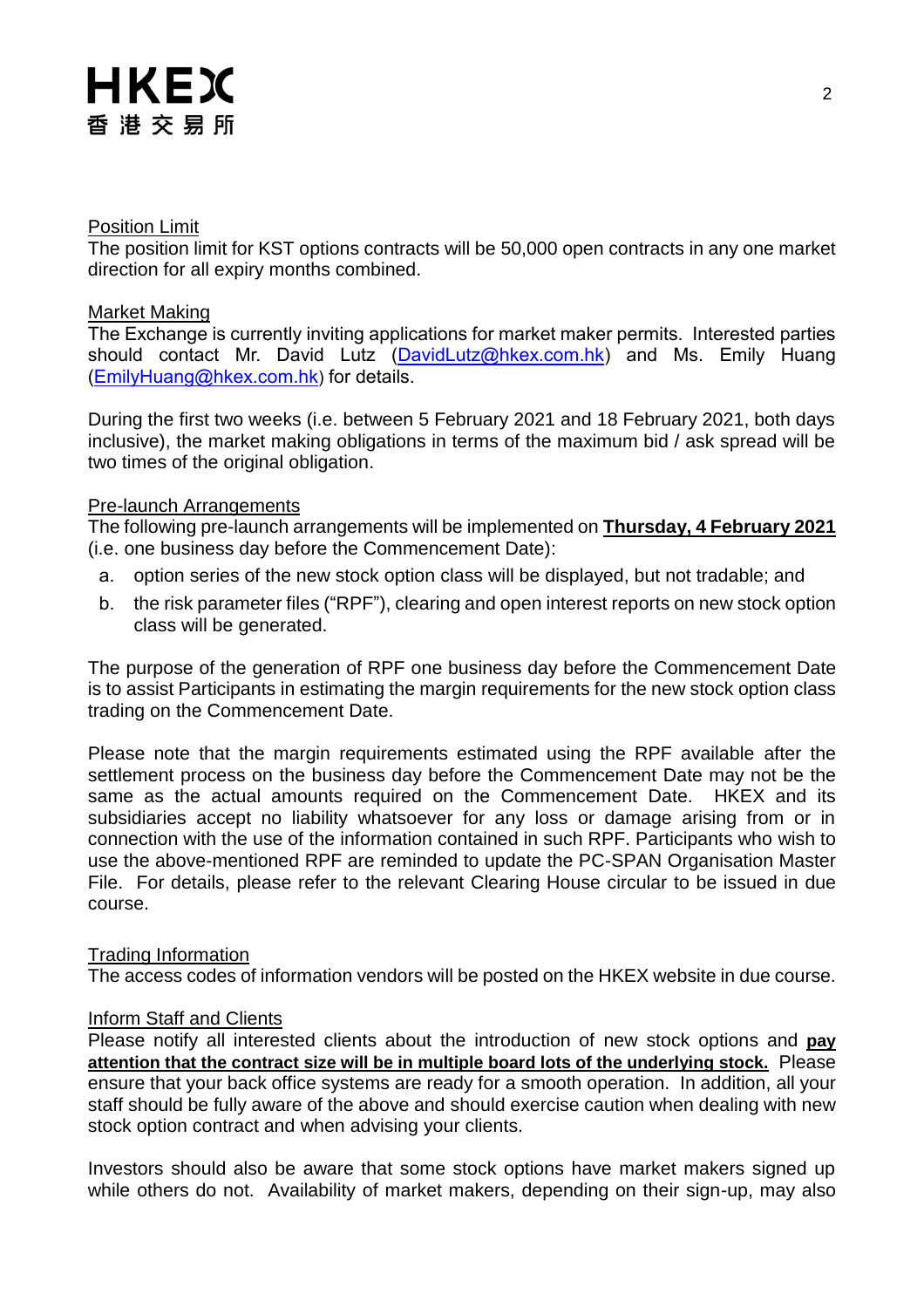

change from time to time. The availability of market makers will be updated on the **HKEX** [website](http://www.hkex.com.hk/Products/Listed-Derivatives/Single-Stock/Stock-Options?sc_lang=en) from time to time. Investors should exercise due caution in trading stock options without market makers and understand the liquidity risk involved. They would have to trade against other investors with opposite views when they open or close their stock options positions.

Alexander Siu Co-Head Equities Product Development Markets Division

*This circular has been issued in the English language with a separate Chinese language translation. If there is any conflict in the circulars between the meaning of Chinese words or terms in the Chinese language version and English words in the English language version, the meaning of the English words shall prevail.*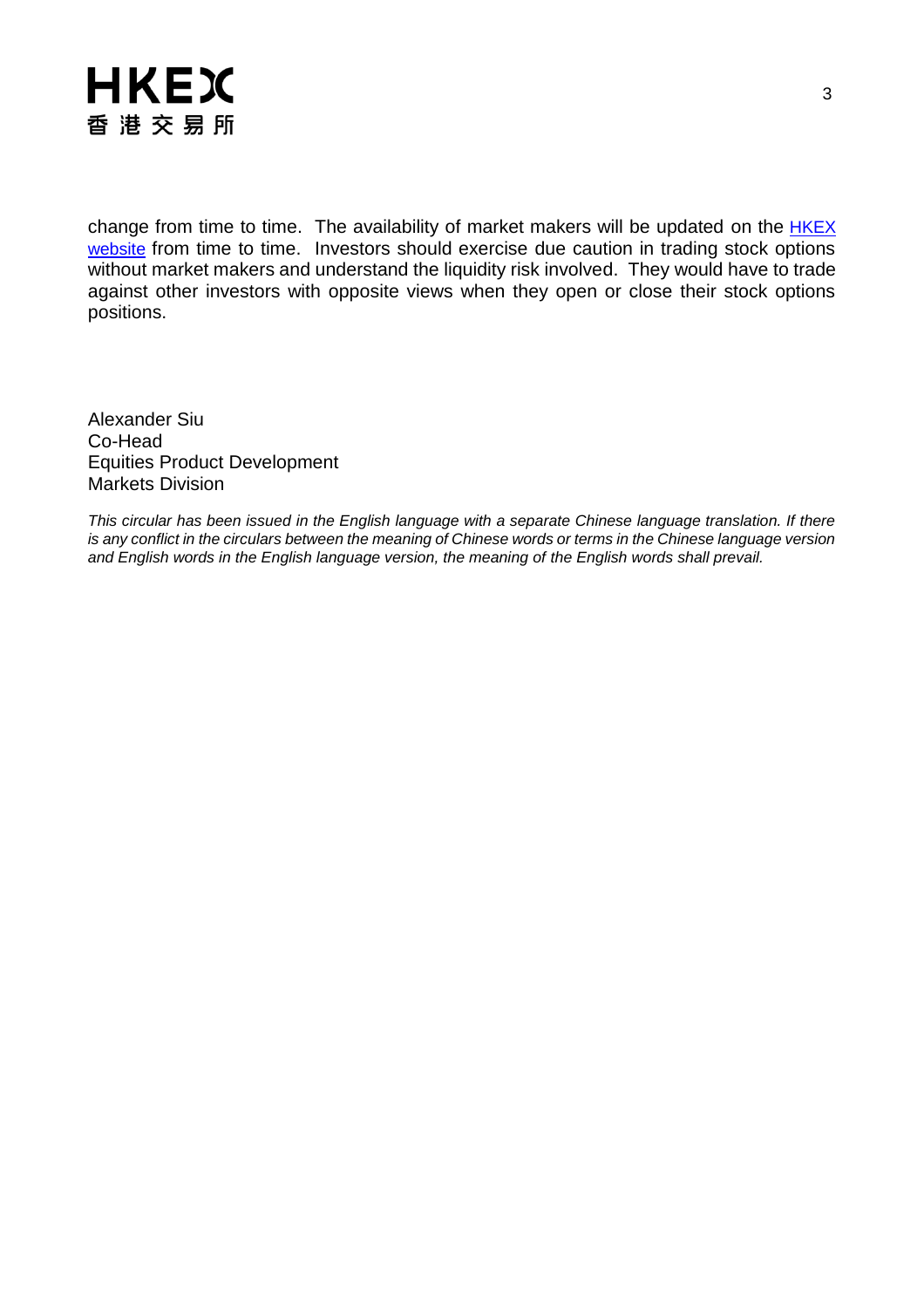#### **Attachment I**

### **List of Stock Option Classes Available for Trading**

#### **a) Stock Option Classes with Contract Size with More Than One Underlying Board Lot Shares**

| No.            | Code | <b>SEHK Underlying Stock Name</b>                          | <b>HKATS</b><br>Code | Contract<br><b>Size</b><br>(shares) | No. of<br><b>Board</b><br>Lots | Tier No.       |
|----------------|------|------------------------------------------------------------|----------------------|-------------------------------------|--------------------------------|----------------|
| $\mathbf 1$    | 16   | Sun Hung Kai Properties Limited                            | <b>SHK</b>           | 1,000                               | $\overline{2}$                 | $\mathbf{1}$   |
| $\overline{2}$ | 175  | Geely Automobile Holdings Ltd.                             | <b>GAH</b>           | 5,000                               | 5                              | $\mathbf{1}$   |
| 3              | 268  | Kingdee International Software Group Co., Ltd.             | <b>KDS</b>           | 2,000                               | $\overline{2}$                 | $\mathbf{1}$   |
| 4              | 288  | WH Group Ltd.                                              | <b>WHG</b>           | 2,500                               | 5                              | $\overline{2}$ |
| 5              | 688  | China Overseas Land & Investment Limited                   | COL                  | 2,000                               | 4                              | $\mathbf{1}$   |
| 6              | 788  | China Tower Corporation Limited                            | <b>XTW</b>           | 10,000                              | 5                              | $\overline{c}$ |
| $\overline{7}$ | 823  | Link Real Estate Investment Trust                          | <b>LNK</b>           | 1,000                               | 10                             | $\mathbf{1}$   |
| 8              | 981  | Semiconductor Manufacturing International Corp.            | <b>SMC</b>           | 2,500                               | 5                              | $\mathbf{1}$   |
| 9              | 1024 | Kuaishou Technology <sup>^</sup>                           | <b>KST</b>           | 500                                 | $5\phantom{1}$                 | $\mathbf{1}$   |
| 10             | 1099 | Sinopharm Group Co. Ltd.                                   | <b>SNP</b>           | 800                                 | $\overline{2}$                 | $\overline{2}$ |
| 11             | 1113 | CK Asset Holdings Limited                                  | <b>CKP</b>           | 1,000                               | $\overline{2}$                 | $\mathbf{1}$   |
| 12             | 1177 | Sino Biopharmaceutical Ltd.                                | <b>SBO</b>           | 5,000                               | 5                              | $\mathbf{1}$   |
| 13             | 1288 | Agricultural Bank of China Limited                         | <b>XAB</b>           | 10,000                              | 10                             | $\mathbf{1}$   |
| 14             | 1299 | <b>AIA Group Limited</b>                                   | AIA                  | 1,000                               | 5                              | $\mathbf{1}$   |
| 15             | 1336 | New China Life Insurance Co. Ltd.                          | <b>NCL</b>           | 1,000                               | 10                             | $\mathbf{1}$   |
| 16             | 1339 | The People's Insurance Company (Group) of China<br>Limited | <b>PIN</b>           | 5,000                               | 5                              | $\overline{2}$ |
| 17             | 1359 | China Cinda Asset Management Co., Ltd                      | <b>CDA</b>           | 5,000                               | 5                              | 3              |
| 18             | 1658 | Postal Savings Bank of China Co. Ltd.                      | <b>XPB</b>           | 5,000                               | 5                              | $\overline{2}$ |
| 19             | 1810 | XiaoMi Corporation                                         | MIU                  | 1,000                               | 5                              | $\overline{2}$ |
| 20             | 1816 | CGN Power Co., Ltd                                         | <b>CGN</b>           | 10,000                              | 10                             | $\overline{2}$ |
| 21             | 1833 | Ping An Healthcare and Technology Co., Ltd.                | <b>PHT</b>           | 500                                 | 5                              | $\mathbf{1}$   |
| 22             | 1876 | Budweiser Brewing Company APAC Limited                     | <b>BUD</b>           | 1,000                               | 10                             | $\overline{2}$ |
| 23             | 1918 | Sunac China Holdings Ltd.                                  | <b>SUN</b>           | 2,000                               | $\overline{2}$                 | $\mathbf{1}$   |
| 24             |      | 1988 China Minsheng Banking Corporation Limited            | <b>MSB</b>           | 2,500                               | 5                              | $\overline{c}$ |
| 25             | 2007 | Country Garden Holdings Co. Ltd.                           | COG                  | 5,000                               | 5                              | 1              |
| 26             | 2018 | AAC Technologies Holdings Inc.                             | AAC                  | 1,000                               | $\overline{2}$                 | 1              |
| 27             | 2202 | China Vanke Co. Ltd.                                       | <b>VNK</b>           | 1,000                               | 10                             | 1              |
| 28             | 2238 | Guangzhou Automobile Group Co. Ltd.                        | <b>GAC</b>           | 4,000                               | $\overline{2}$                 | $\mathbf 1$    |
| 29             | 2313 | Shenzhou International Group Holdings Ltd.                 | <b>SHZ</b>           | 500                                 | 5                              | $\mathbf{1}$   |
| 30             | 2382 | Sunny Optical Technology (Group) Co. Ltd.                  | SNO                  | 1,000                               | 10                             | $\mathbf{1}$   |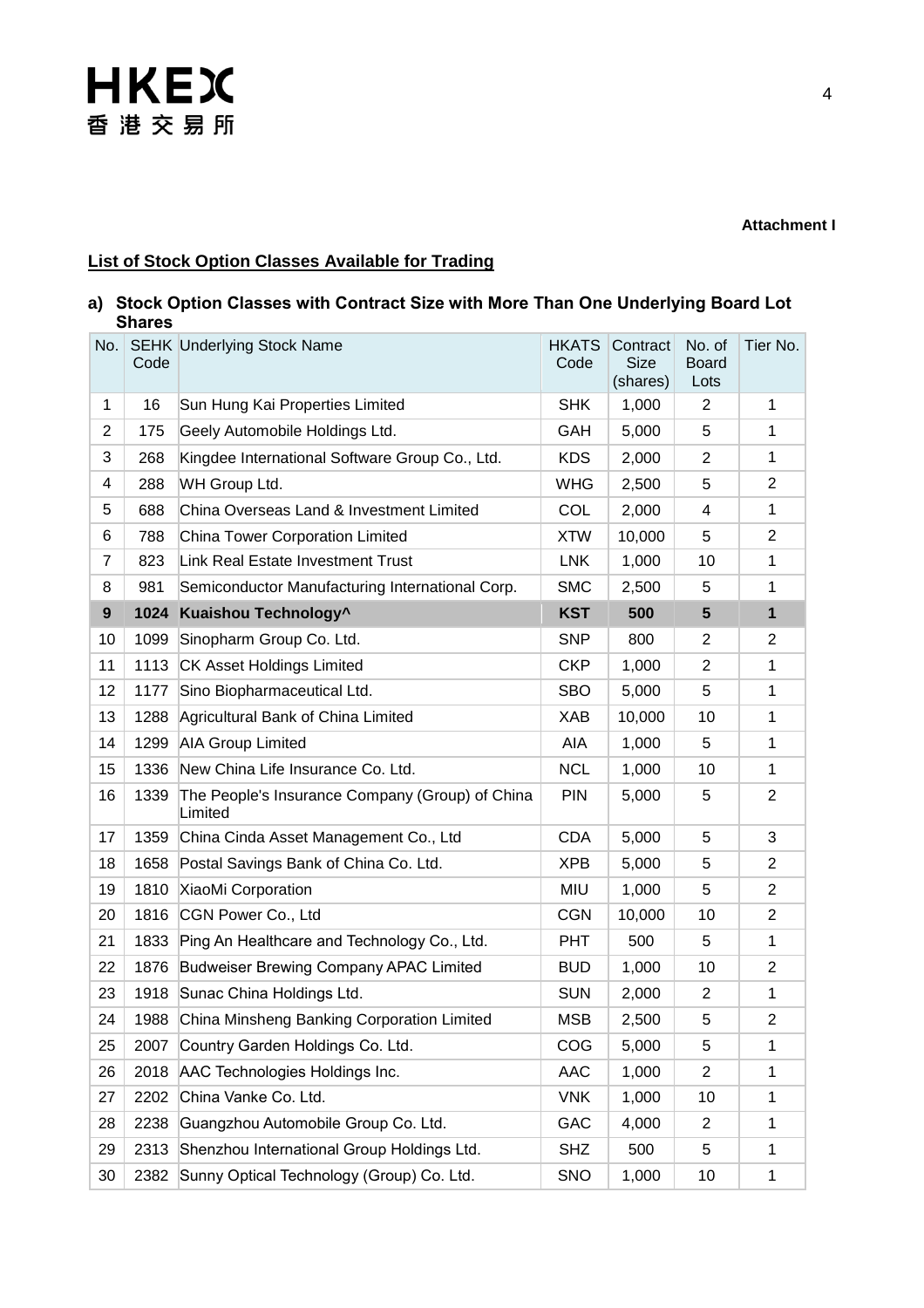| No. | Code | <b>SEHK Underlying Stock Name</b>         | <b>HKATS</b><br>Code | Contract<br><b>Size</b><br>(shares) | No. of<br><b>Board</b><br>Lots | Tier No.       |
|-----|------|-------------------------------------------|----------------------|-------------------------------------|--------------------------------|----------------|
| 31  | 2601 | China Pacific Insurance (Group) Co., Ltd. | CPI.                 | 1,000                               | 5                              | 2              |
| 32  |      | 2822 CSOP FTSE China A50 ETF              | <b>CSA</b>           | 5,000                               | 25                             | 1              |
| 33  | 2823 | <b>Shares FTSE A50 China Index ETF</b>    | A50                  | 5,000                               | 50                             | 1              |
| 34  | 2828 | Hang Seng China Enterprises Index ETF     | <b>HCF</b>           | 1,000                               | 5                              | 1              |
| 35  | 3188 | ChinaAMC CSI 300 Index ETF                | AMC                  | 2,000                               | 10                             | 1              |
| 36  | 3333 | China Evergrande Group                    | <b>EVG</b>           | 2,000                               | 2                              | 1              |
| 37  | 3690 | Meituan Dianping                          | MET                  | 500                                 | 5                              | 1              |
| 38  | 6030 | CITIC Securities Co. Ltd.                 | <b>CTS</b>           | 1,000                               | $\overline{2}$                 | $\overline{2}$ |
| 39  |      | 6618 UD Health International Inc.         | JDH.                 | 500                                 | 10                             | 1              |
| 40  | 6837 | Haitong Securities Co., Ltd.              | HAI                  | 2,000                               | 5                              | $\overline{2}$ |
| 41  | 9618 | JD.com, Inc.                              | <b>JDC</b>           | 500                                 | 10                             | 1              |
| 42  | 9988 | Alibaba Group Holding Ltd.                | ALB.                 | 500                                 | 5                              | 1              |
| 43  | 9999 | NetEase, Inc.                             | <b>NTE</b>           | 500                                 | 5                              | 1              |

^ Trading will commence on 5 February 2021.

### **b) Stock Option Classes with Contract Size Equal to One Underlying Board Lot Shares**

| No.            | Code           | <b>SEHK Underlying Stock Name</b>               | <b>HKATS</b><br>Code | <b>Contract Size</b><br>(shares) | Tier No.       |
|----------------|----------------|-------------------------------------------------|----------------------|----------------------------------|----------------|
| 1              | 1              | CK Hutchison Holdings Ltd.                      | <b>CKH</b>           | 500                              | 1              |
| $\overline{2}$ | $\overline{2}$ | <b>CLP Holdings Limited</b>                     | <b>CLP</b>           | 500                              | 1              |
| 3              | 3              | The Hong Kong and China Gas Company Limited     | <b>HKG</b>           | 1,000                            | $\overline{2}$ |
| 4              | 4              | The Wharf (Holdings) Limited                    | <b>WHL</b>           | 1,000                            | $\overline{2}$ |
| 5              | 5              | <b>HSBC Holdings Plc.</b>                       | <b>HKB</b>           | 400                              | $\overline{2}$ |
| 6              | 6              | Power Assets Holdings Limited                   | HEH                  | 500                              | $\overline{2}$ |
| $\overline{7}$ | 11             | Hang Seng Bank Limited                          | <b>HSB</b>           | 100                              | $\overline{2}$ |
| 8              | 12             | Henderson Land Development Company Limited      | <b>HLD</b>           | 1,000                            | 1              |
| 9              | 17             | New World Development Company Limited           | <b>NWD</b>           | 1,000                            | 1              |
| 10             | 19             | Swire Pacific Limited 'A'                       | <b>SWA</b>           | 500                              | 2              |
| 11             | 23             | The Bank of East Asia, Limited                  | <b>BEA</b>           | 200                              | 3              |
| 12             | 27             | <b>Galaxy Entertainment Group Limited</b>       | <b>GLX</b>           | 1,000                            | 1              |
| 13             | 66             | <b>MTR Corporation Limited</b>                  | <b>MTR</b>           | 500                              | $\overline{2}$ |
| 14             | 135            | Kunlun Energy Co. Ltd.                          | <b>KLE</b>           | 2,000                            | $\overline{2}$ |
| 15             | 151            | Want Want China Holdings Ltd.                   | <b>WWC</b>           | 1,000                            | 3              |
| 16             | 241            | Alibaba Health Information Technology Co., Ltd. | <b>ALH</b>           | 2,000                            | 1              |
| 17             | 267            | <b>CITIC Limited</b>                            | <b>CIT</b>           | 1,000                            | 3              |
| 18             | 293            | Cathay Pacific Airways Limited                  | <b>CPA</b>           | 1,000                            | 3              |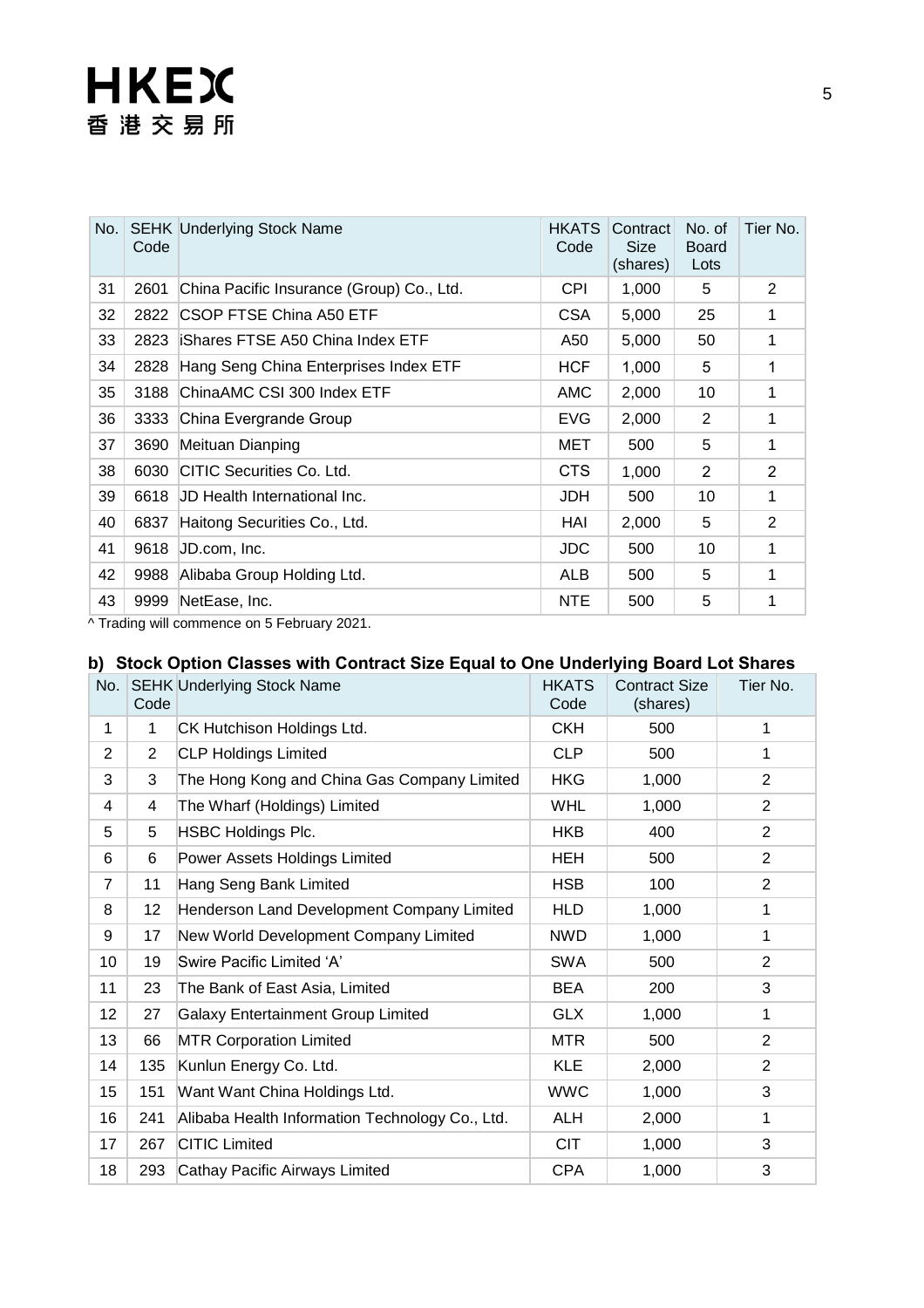| No. | Code | <b>SEHK Underlying Stock Name</b>                         | <b>HKATS</b><br>Code | <b>Contract Size</b><br>(shares) | Tier No.       |
|-----|------|-----------------------------------------------------------|----------------------|----------------------------------|----------------|
| 19  | 358  | Jiangxi Copper Company Limited                            | <b>JXC</b>           | 1,000                            | 3              |
| 20  | 386  | China Petroleum & Chemical Corporation                    | <b>CPC</b>           | 2,000                            | 3              |
| 21  | 388  | Hong Kong Exchanges and Clearing Limited                  | <b>HEX</b>           | 100                              | 1              |
| 22  | 390  | China Railway Group Limited                               | <b>CRG</b>           | 1,000                            | 3              |
| 23  | 489  | Dongfeng Motor Group Co. Ltd.                             | <b>DFM</b>           | 2,000                            | $\overline{2}$ |
| 24  | 669  | Techtronic Industries Co. Ltd                             | <b>TIC</b>           | 500                              | $\mathbf 1$    |
| 25  | 700  | <b>Tencent Holdings Limited</b>                           | <b>TCH</b>           | 100                              | 1              |
| 26  | 728  | China Telecom Corporation Limited                         | <b>CTC</b>           | 2,000                            | 3              |
| 27  | 753  | Air China Ltd.                                            | <b>AIR</b>           | 2,000                            | $\overline{2}$ |
| 28  | 762  | China Unicom (Hong Kong) Limited                          | <b>CHU</b>           | 2,000                            | 3              |
| 29  | 857  | PetroChina Company Limited                                | <b>PEC</b>           | 2,000                            | 3              |
| 30  | 883  | <b>CNOOC Limited</b>                                      | <b>CNC</b>           | 1,000                            | 3              |
| 31  | 902  | Huaneng Power International, Inc.                         | <b>HNP</b>           | 2,000                            | 3              |
| 32  | 914  | Anhui Conch Cement Company Limited                        | <b>ACC</b>           | 500                              | 1              |
| 33  | 939  | China Construction Bank Corporation                       | <b>XCC</b>           | 1,000                            | 3              |
| 34  | 941  | China Mobile Limited                                      | <b>CHT</b>           | 500                              | 1              |
| 35  | 992  | Lenovo Group Limited                                      | <b>LEN</b>           | 2,000                            | 3              |
| 36  | 998  | China CITIC Bank Corporation Limited                      | <b>CTB</b>           | 1,000                            | 3              |
| 37  |      | 1044 Hengan International Group Co. Ltd.                  | <b>HGN</b>           | 500                              | 1              |
| 38  |      | 1088 China Shenhua Energy Company Limited                 | <b>CSE</b>           | 500                              | 3              |
| 39  |      | 1093 CSPC Pharmaceutical Group Ltd.                       | <b>CSP</b>           | 2,000                            | $\overline{c}$ |
| 40  |      | 1109 China Resources Land Ltd.                            | <b>CRL</b>           | 2,000                            | 1              |
| 41  | 1171 | Yanzhou Coal Mining Company Limited                       | <b>YZC</b>           | 2,000                            | $\overline{c}$ |
| 42  |      | 1186 China Railway Construction Corporation Limited       | <b>CRC</b>           | 500                              | 3              |
| 43  |      | 1211 BYD Company Limited                                  | <b>BYD</b>           | 500                              | $\mathbf{1}$   |
| 44  |      | 1398 Industrial and Commercial Bank of China Limited      | <b>XIC</b>           | 1,000                            | 3              |
| 45  |      | 1800 China Communications Construction Company<br>Limited | CCC                  | 1,000                            | 3              |
| 46  |      | 1898 China Coal Energy Company Limited                    | <b>CCE</b>           | 1,000                            | 3              |
| 47  |      | 1928 Sands China Ltd.                                     | <b>SAN</b>           | 400                              | 2              |
| 48  |      | 2020 ANTA Sports Products Ltd.                            | <b>ANA</b>           | 1,000                            | 1              |
| 49  |      | 2269 WuXi Biologics (Cayman) Inc.                         | <b>WXB</b>           | 500                              | 1              |
| 50  |      | 2282 MGM China Holdings Limited                           | <b>MGM</b>           | 400                              | 3              |
| 51  | 2318 | Ping An Insurance (Group) Company of China,<br>Ltd.       | PAI                  | 500                              | 1              |
| 52  |      | 2319 China Mengniu Dairy Co. Ltd.                         | <b>MEN</b>           | 1,000                            | 1              |
| 53  |      | 2328 PICC Property and Casualty Company Limited           | <b>PIC</b>           | 2,000                            | $\overline{c}$ |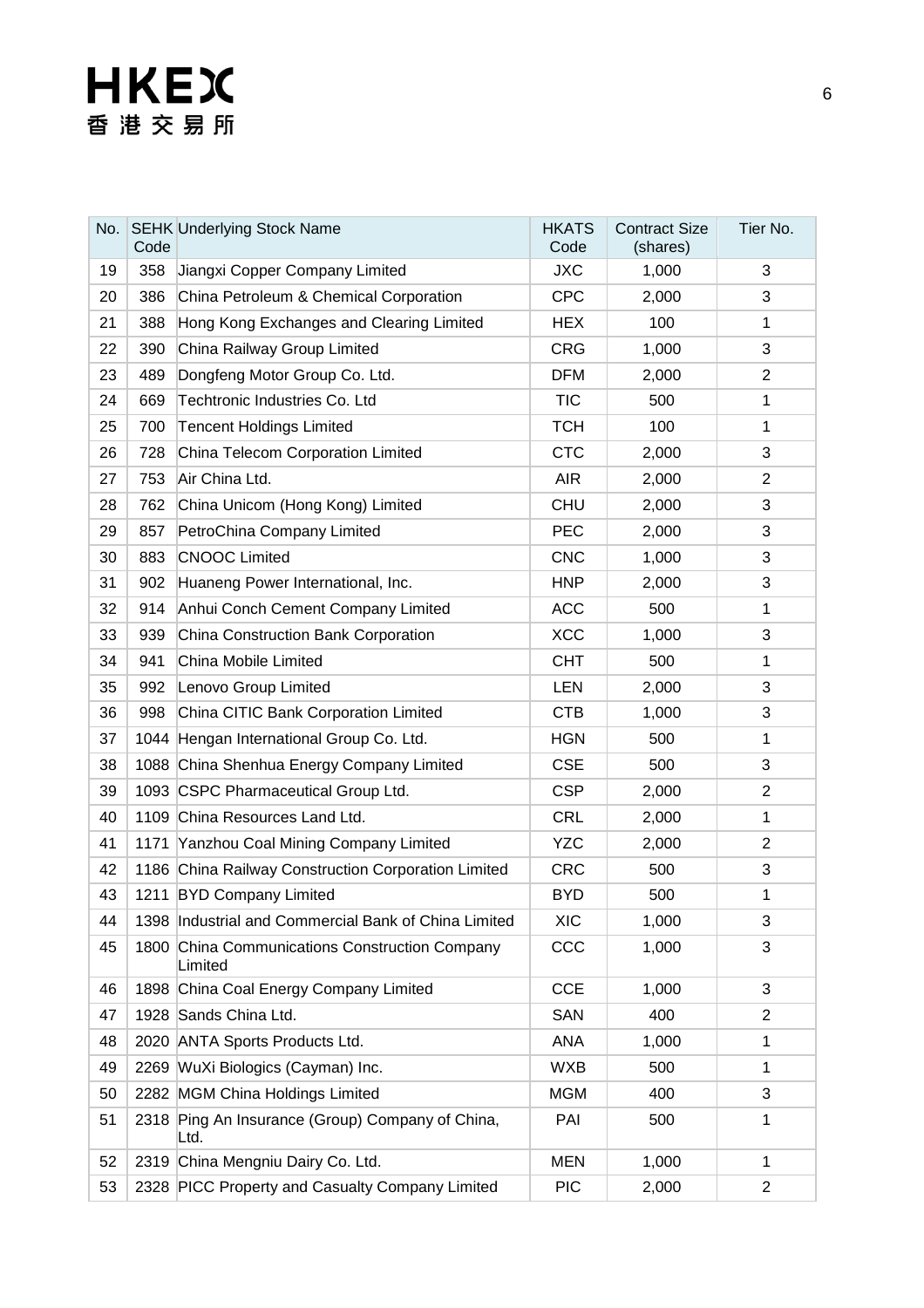| No. | Code | <b>SEHK Underlying Stock Name</b>                     | <b>HKATS</b><br>Code | <b>Contract Size</b><br>(shares) | Tier No.       |
|-----|------|-------------------------------------------------------|----------------------|----------------------------------|----------------|
| 54  |      | 2333 Great Wall Motor Co. Ltd.                        | <b>GWM</b>           | 500                              | 3              |
| 55  |      | 2388 BOC Hong Kong (Holdings) Limited                 | <b>BOC</b>           | 500                              | $\overline{2}$ |
| 56  | 2600 | Aluminum Corporation of China Limited                 | ALC                  | 2,000                            | 3              |
| 57  |      | 2628 China Life Insurance Company Limited             | <b>CLI</b>           | 1,000                            | $\overline{2}$ |
| 58  | 2777 | Guangzhou R&F Properties Co., Ltd.                    | <b>RFP</b>           | 400                              | 3              |
| 59  |      | 2800 Tracker Fund of Hong Kong                        | <b>TRF</b>           | 500                              | 2              |
| 60  |      | 2888 Standard Chartered PLC                           | <b>STC</b>           | 50                               | 3              |
| 61  |      | 2899 Zijin Mining Group Company Limited               | <b>ZJM</b>           | 2,000                            | 3              |
| 62  |      | 3323 China National Building Material Company Limited | <b>NBM</b>           | 2,000                            | $\overline{2}$ |
| 63  |      | 3328 Bank of Communications Co., Ltd.                 | <b>BCM</b>           | 1,000                            | 3              |
| 64  |      | 3888 Kingsoft Corporation Ltd.                        | <b>KSO</b>           | 1,000                            | 1              |
| 65  |      | 3968 China Merchants Bank Co., Ltd.                   | <b>CMB</b>           | 500                              | 2              |
| 66  |      | 3988 Bank of China Limited                            | <b>XBC</b>           | 1,000                            | 3              |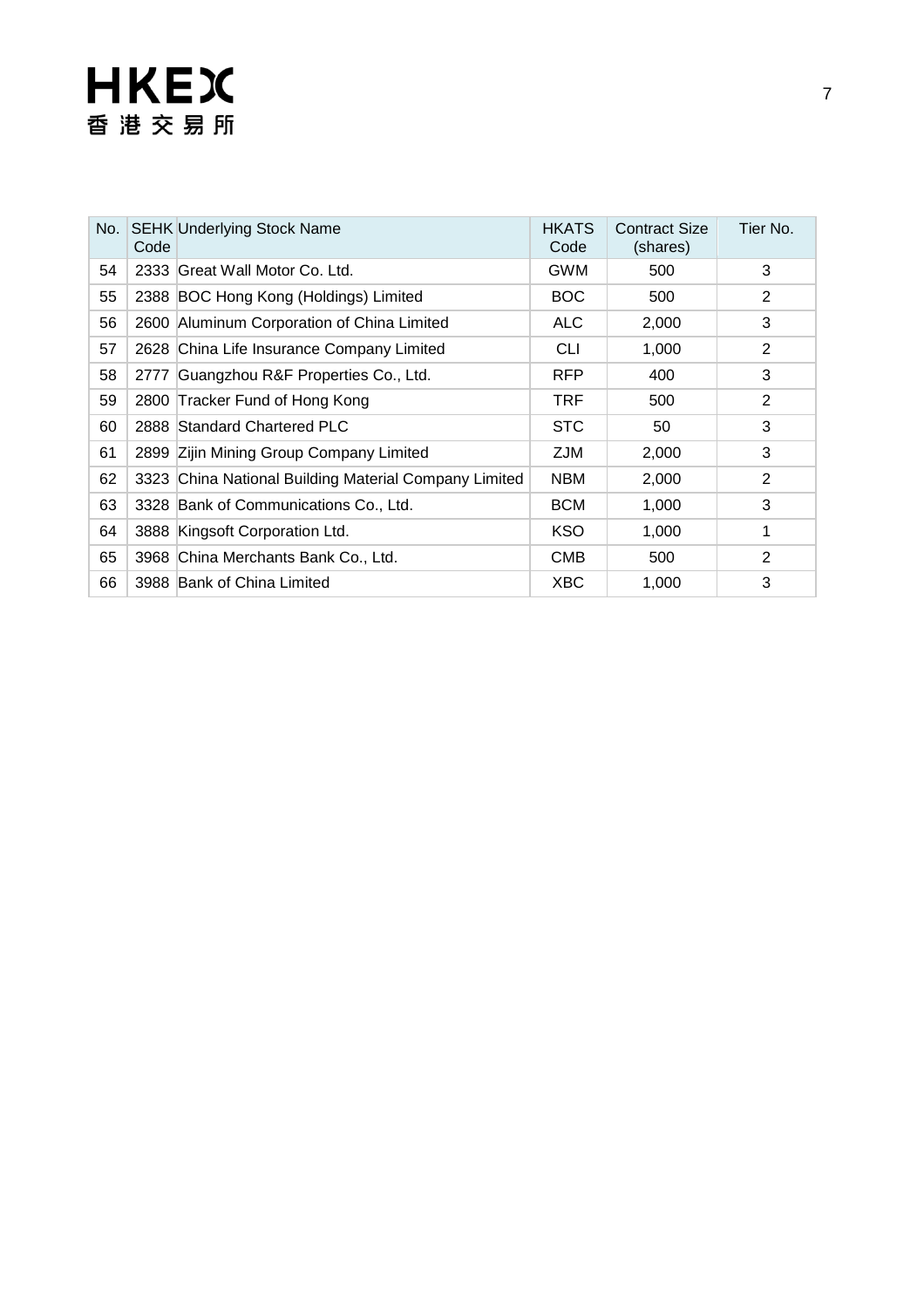Attachment II

| List of SO Strike Price Available for Trading on Commencement Date |                     |
|--------------------------------------------------------------------|---------------------|
|                                                                    | Strike Price (HK\$) |
|                                                                    | 48.0                |
|                                                                    | 49.0                |
|                                                                    | 50.0                |
|                                                                    | 52.5                |
|                                                                    | 55.0                |
|                                                                    | 57.5                |
|                                                                    | 60.0                |
|                                                                    | 62.5                |
|                                                                    | 65.0                |
|                                                                    | 67.5                |
|                                                                    | 70.0                |
|                                                                    | 72.5                |
|                                                                    | 75.0                |
|                                                                    | 77.5                |
|                                                                    | 80.0                |
|                                                                    | 82.5                |
|                                                                    | 85.0                |
|                                                                    | 87.5                |
|                                                                    | 90.0                |
|                                                                    | 92.5                |
|                                                                    | 95.0                |
|                                                                    | 97.5                |
|                                                                    | 100.0               |
|                                                                    | 102.5               |
|                                                                    | 105.0               |
|                                                                    | 107.5               |
|                                                                    | 110.0               |
|                                                                    | 112.5               |
|                                                                    | 115.0               |
|                                                                    | 117.5               |
|                                                                    | 120.0               |